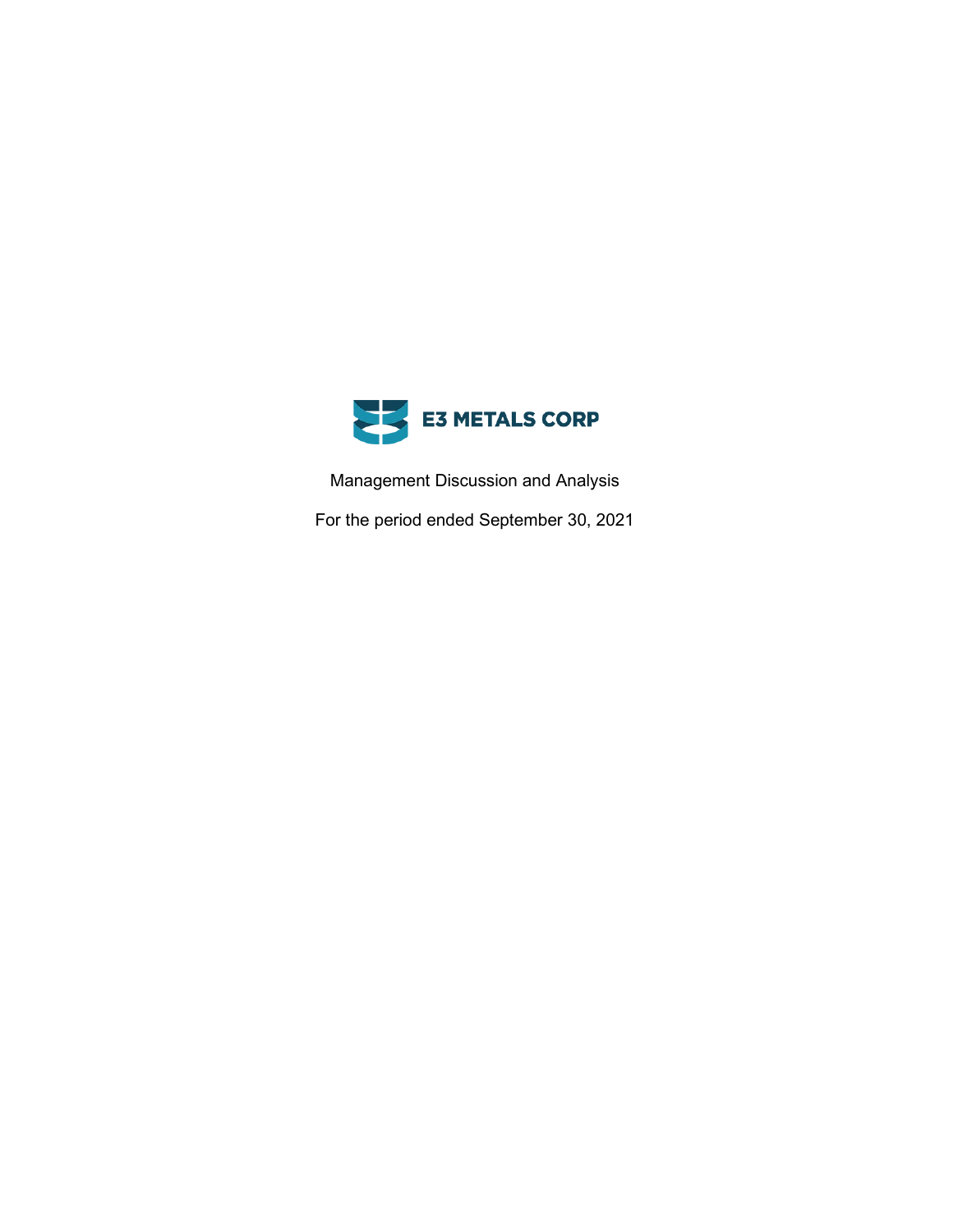

This Management Discussion and Analysis ("MD&A") of E3 Metals Corp. (the "Company" or "E3 Metals") provides a summary of the activities, results of operations and financial condition of the Company as at and for the period ended September 30, 2021 and 2020. The MD&A has been prepared by management as of November 29, 2021, and should be read together with the audited consolidated financial statements for the years ended December 31, 2020 and related notes thereto, which are prepared in accordance with International Financial Reporting Standards ("IFRS"). All amounts are stated in Canadian Dollars unless otherwise indicated.

E3 Metals is a resource company with mineral properties in Alberta that is currently focused on technology development for lithium extraction from Alberta brines contained in its mineral properties. The Company's shares trade on the TSX Venture Exchange (the "Exchange") under the trading symbol "ETMC".

### **Alberta Lithium Project**

The Alberta Lithium Project is a lithium brine project being developed on the backbone of the oil and gas industry in Alberta, Canada. Development and eventual construction aimed for this project differs very little in practice from the oil and gas industry as it involves much of the same types of infrastructure and know-how already well established locally. The social licence is therefore well established, and E3 Metals anticipates being permitted under the same governing body.

Utilizing its proprietary Direct Lithium Extraction ("DLE") Ion-Exchange Technology, the Company is developing a new source of lithium that can be extracted from brine water reservoirs underlying oil and gas fields in Alberta. E3 Metals' goal is the develop a process for the commercial production of high purity lithium products fed directly into lithium-ion batteries for the growing electrification revolution, thus capitalizing on the projected significant increases in demand for these products.

#### **Inferred Mineral Resource Estimates**

In 2017, the Company completed two National Instrument 43-101 inferred mineral resource estimates of a combined 2.83 million tonnes of LCE. This includes the Central Clearwater Resource Area: 4,617,079,087 cubic metres (4.6 cubic kilometres) of brine formation water at an average grade of 77.4 milligrams per litre for 1.9Mt of lithium carbonate equivalent ("LCE"). In the North Rocky Resource Area: 3,312,431,608 cubic meters (3.3 cubic kilometers) of brine formation water at an average grade of 52.9 milligrams per litre for 0.93Mt of LCE. Elemental lithium is converted to lithium carbonate by multiplying by 5.323, typically referred to as lithium carbonate equivalent ("LCE"). As part of the PEA, outlined below, the Central Clearwater Resource was expanded to 2.2Mt LCE.

In May 2018, the Company completed a third National Instrument 43-101 inferred mineral resource estimate of 3.9 million tonnes ("Mt") LCE in the Exshaw West resource area. The magnitude of this new resource area, in addition to the North Rocky and Central Clearwater resource areas, demonstrates the project's significant lithium production potential.

E3 Metals total combined inferred lithium mineral resources (over covering the Rocky Property, Clearwater Property and Exshaw West Property) is 6.7 Mt LCE and includes covers only approximately 34% of E3 Metals total Alberta Petro-Lithium Project Area.

The Company plans to evaluate the potential to upgrade portions of its inferred resource to measured and indicated in 2021. The Company's NI 43-101 technical reports for the Central Clearwater, North Rocky and Exshaw West project areas are filed on the Company's SEDAR profile [\(www.sedar.com\)](http://www.sedar.com/) as well as on the Company's website [\(www.e3metalscorp.com\)](http://www.e3metalscorp.com/).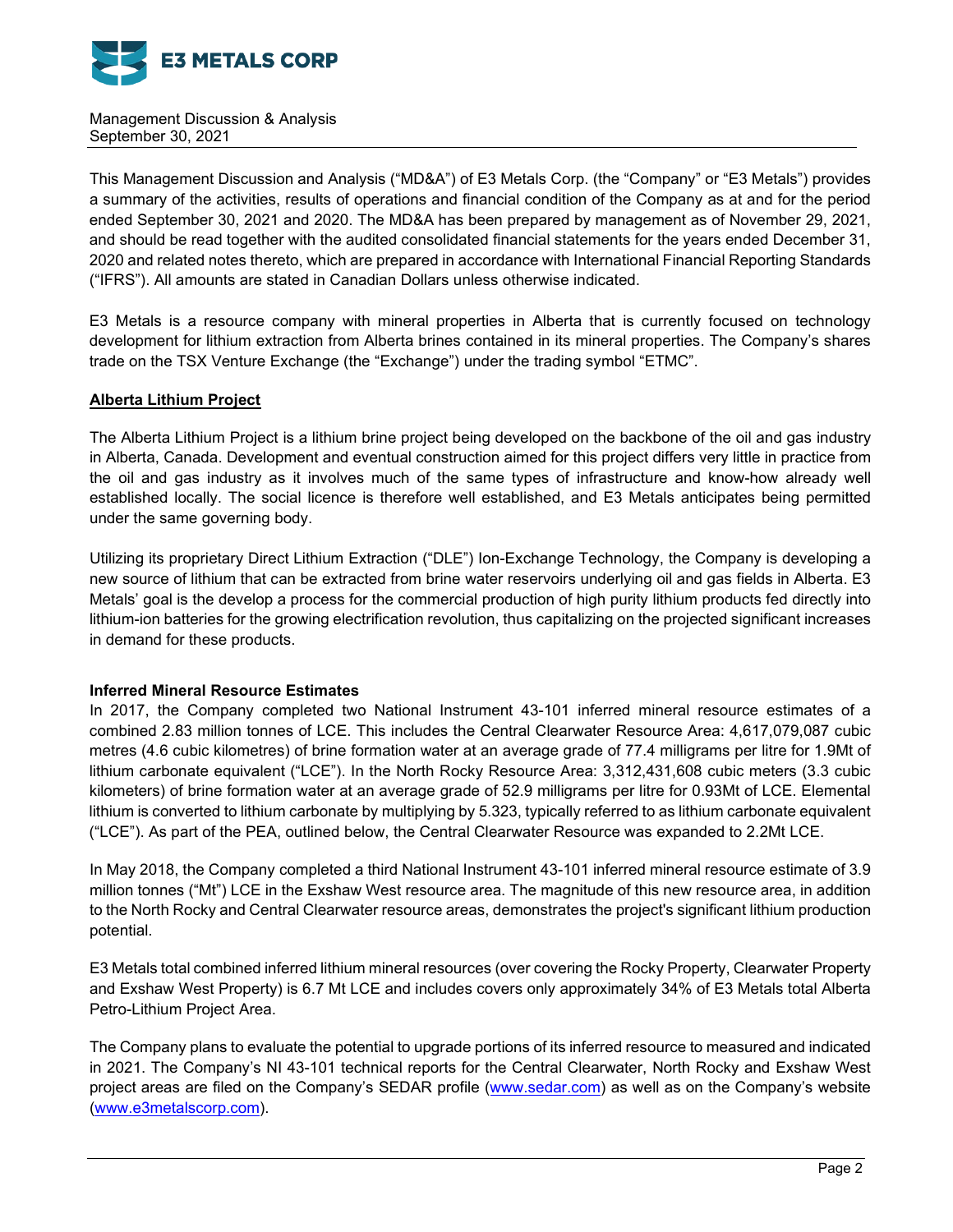

### **Preliminary Economic Assessment**

On November 16, 2020, the Company released the Preliminary Economic Assessment ("PEA") of its 100% owned Clearwater Lithium Project. The PEA outlines the estimated production of 20,000 tonnes per year of battery-quality lithium hydroxide monohydrate ("lithium hydroxide" or "LHM") over a 20-year period.

The PEA was prepared by Scovan Engineering, NORAM Engineering and Constructors, GLJ Ltd. and Fluid Domains, each being specialists in their field of practice specific to the development of this project. More detail on the contractors is available at the end of this news release. All values reported are in USD unless otherwise noted.

### **Highlights:**

- Pre-tax USD 1.1 Billion NPV at 8% discount rate and IRR of 32%, after-tax USD 820M NPV at 8% and IRR of 27%;
- Total initial CAPEX estimate of USD \$602.0 Million inclusive of both direct and indirect capital costs and \$79.8 Million in contingency;
- 20-year project-life producing 20,000 tonnes per year of battery-quality LHM. Over the project-life, a total of 400,000 tonnes of LHM is contemplated being produced from the Clearwater Resource, leaving room for expansion across the Clearwater Resource Area and in E3 Metals' adjacent Exshaw and Rocky Resource Areas; and
- All-in operating costs of USD \$3,656 per tonne LHM, USD \$73.2 Million annually, including all direct and indirect costs.

#### **Preliminary Economic Assessment Results**

|                                                   | <b>Units</b>    | <b>Values</b> |
|---------------------------------------------------|-----------------|---------------|
| Production                                        | tonnes/year LHM | 20,000        |
| Project Life                                      | Years           | 20            |
| Total Capital Cost (CAPEX)                        | M USD           | \$710.7       |
| <b>Total Initial Capital</b>                      | M USD           | \$602.0       |
| Average Annual Operating Costs (OPEX)             | M USD/year      | \$73.2        |
| Average Selling Price (LHM)                       | USD/tonne LHM   | \$14,079      |
| Average Annual EBITDA                             | <b>MUSD</b>     | \$208.6       |
| Pre-Tax Net Present Value ("NPV") (8% discount)   | M USD           | \$1,123.1     |
| After-Tax Net Present Value ("NPV") (8% discount) | M USD           | \$819.9       |
| <b>Cash Operating Costs</b>                       | USD/tonne LHM   | \$3,656       |
| Pre-Tax Internal Rate of Return ("IRR")           | %               | 32%           |
| After-Tax Internal Rate of Return ("IRR")         | $\%$            | 27%           |
| Payback Period (After-Tax)                        | <b>vears</b>    | 3.4           |

The PEA is preliminary cost estimate and includes inferred mineral resources that are considered too geologically speculative to have the economic considerations applied to them that would enable them to be categorized as mineral reserves. There is no certainty the Clearwater Project outlined by the PEA will be realized. The economic analysis of the PEA is based on the following main assumptions: a)forecast LHM price of USD \$14,079 averaged over the life of the project, b) annual production of 20,000 tonnes per year LHM, c) commerciality of E3's DLE technology and, d) estimated operating and capital costs for the project based on the most current data available.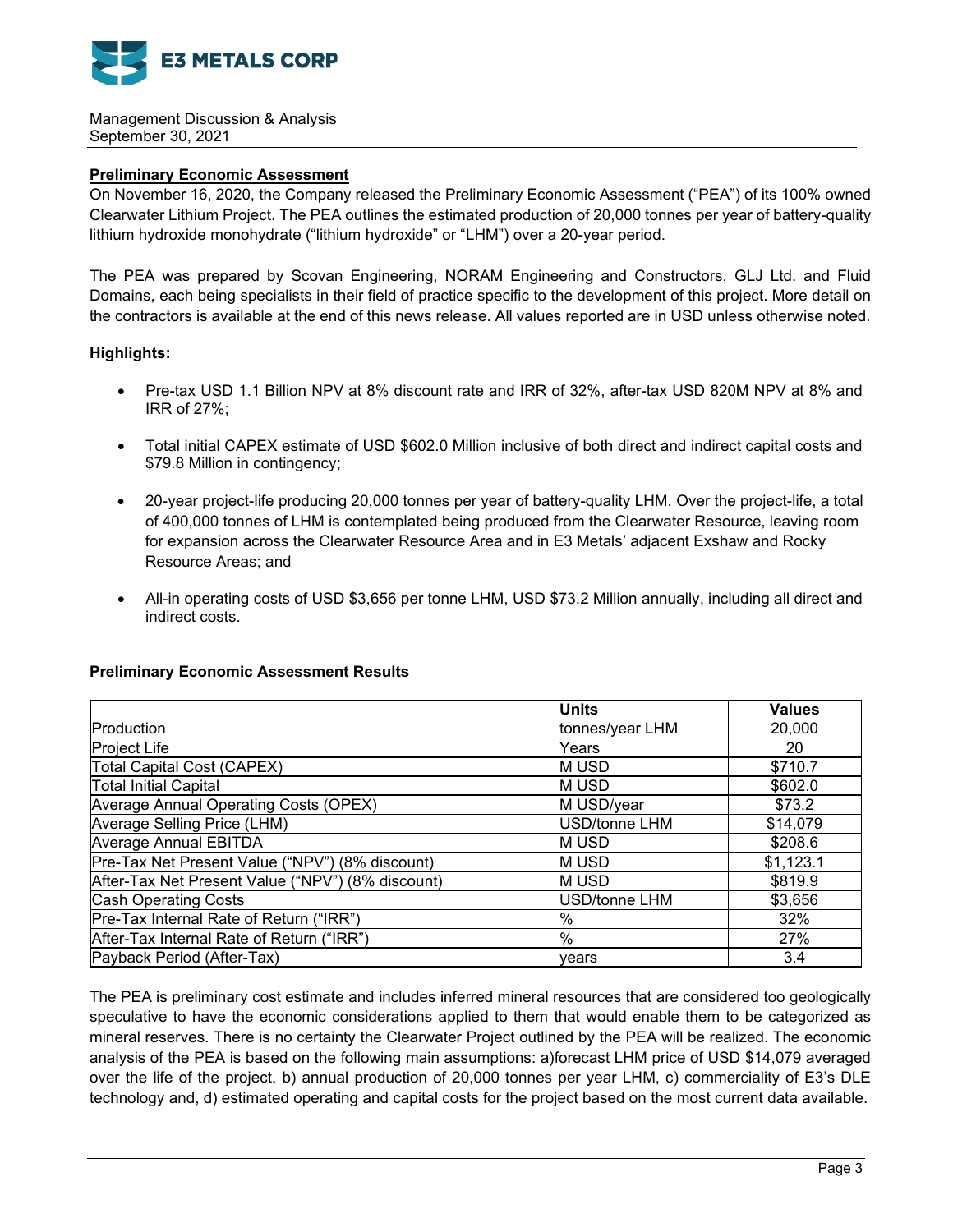

### **Project Development**

The Clearwater Project consists of over 250,000 acres located in south-central Alberta, Canada. The development plan prepared for the PEA includes three main process steps designed to deliver 20,000 tonnes of battery-quality lithium hydroxide monohydrate per year.

- 1. **Brine Production & Pre-Treatment:** Based on the large amount of geological data available from oil and gas operations in the Clearwater Resource Area, it is expected that lithium grade is consistent throughout the Clearwater Resource Area and that a series of wells, drilled specifically for the production of brine, would be capable of delivering 3,300 m¾/day per well. At an average grade of 74.6 mg/L lithium, the project will move just over 128,000 m¾day of brine, with additional well production capacity in excess of this. As Direct Lithium Extraction (DLE) processing does not evaporate the water contained within the brine, the lithium void brine is returned to the aquifer through a series of injection wells. This re-injection of lithium depleted brine will serve to maintain pressures and brine production rates in the aquifer. The brine production process step also includes pre-treatment for removal of  $H_2S$  from the brine prior for delivery to the Direct Lithium Extraction (DLE) process.
- 2. **Direct Lithium Extraction:** E3 Metals' proprietary Direct Lithium Extraction (DLE) process deploys an ionexchange process that is highly selective for lithium over competing cations in the brine. Results of this technology have been outlined by E3 Metals in previous announcements. This process produces a highly concentrated lithium solution ("Li-IX solution") with a low level of impurities for delivery to the lithium production process.
- 3. **Lithium Production:** There are several stages included in this process step designed to deliver batteryquality lithium hydroxide. The first step includes further concentration of the Li-IX solution, followed by polishing steps to remove the remaining impurities. The solution is then fed into electrolyzers where a highly pure lithium hydroxide solution is formed. From there, the lithium hydroxide solution is crystalized into lithium hydroxide salts. The crystalized lithium hydroxide is then packaged and transported to a nearby rail network where it can be transported to eastern and western shipping ports for international distribution, or south for sale directly into the American market.

| <b>Capital Costs</b>                    | <b>Description</b>                                            | <b>Costs</b><br>(M USD) |
|-----------------------------------------|---------------------------------------------------------------|-------------------------|
| <b>Brine Production</b>                 | Wells, pumps and pipelines                                    | \$192.8                 |
| <b>Brine Pre-Treatment</b>              | H <sub>2</sub> S Removal                                      | \$117.8                 |
| DLE Process (Li-IX)                     | Primary extraction of lithium from the brine                  | \$15.6                  |
| Lithium Production                      | Concentration, Polishing, Electrolysis and<br>Crystallization | \$160.9                 |
| Power, Site, Transport and Labour Costs | Misc. Site and labour costs                                   | \$35.1                  |
| Contingency (25%)                       | Applied to direct capital costs                               | \$79.8                  |
| Total                                   |                                                               | \$602.0                 |
| <b>Sustaining Capital</b>               | Pump replacement, etc                                         | \$108.7                 |

# **Capital Costs**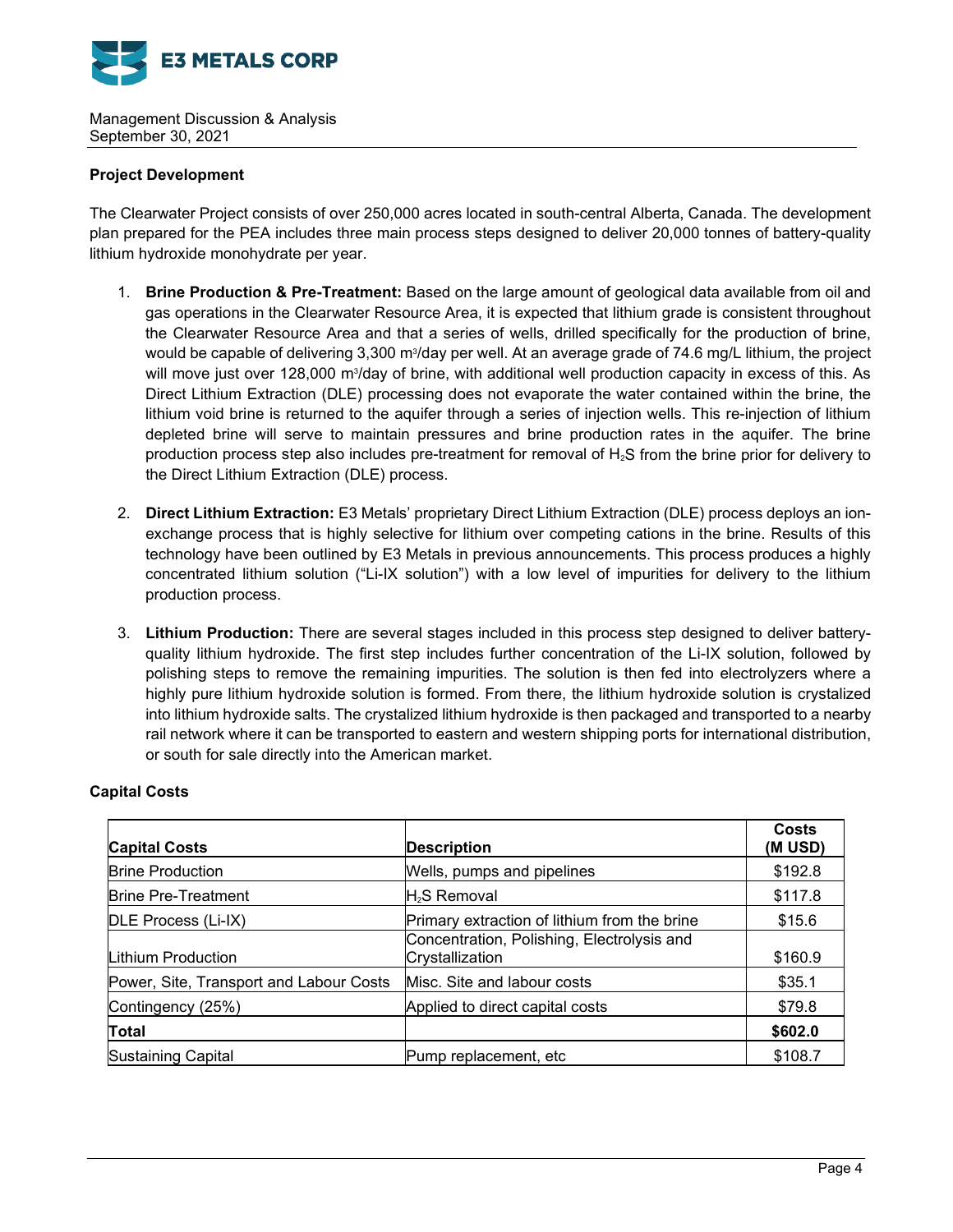

The total initial capital cost of the Project for 20,000 tonnes per year production of LHM is estimated at USD \$602.0 Million, inclusive of direct and indirect costs and contingency. In additional, USD \$108.7 Million of sustaining capital is also estimated, with the majority of this cost associated with the replacement of brine production pumps.

### **Operating Costs**

| <b>Description</b>         | <b>Description</b>                                            | <b>Total Annual</b><br>Costs (M USD) | <b>Cost Per Tonne</b><br>LHM (USD) |
|----------------------------|---------------------------------------------------------------|--------------------------------------|------------------------------------|
| <b>Brine Production</b>    | Well, pumps and pipeline                                      | \$19.1                               | \$954                              |
| <b>Brine Pre-Treatment</b> | $H2S$ Removal                                                 | \$19.9                               | \$993                              |
| DLE Process (Li-IX)        | Primary extraction of lithium from<br>the brine               | \$8.3                                | \$414                              |
| Lithium Production         | Concentration, Polishing,<br>Electrolysis and Crystallization | \$11.3                               | \$564                              |
| Site, Labour and G&A       | Power, Site, Transport, Labour and<br><b>G&amp;A Costs</b>    | \$14.6                               | \$732                              |
| <b>Total</b>               |                                                               | \$73.2                               | \$3,656                            |

A total operating cost of USD \$73.2 Million per year, or USD \$3,656 per tonne LHM, are broken out by each major project step and are inclusive of direct and indirect costs. The majority of the operating costs are associated with reagents required within the system and power consumption.

### **Sensitivity Analysis**

| <b>LHM Price (USD/Tonne)</b> | <b>After-Tax NPV</b><br>(USD Million) | <b>After-Tax IRR</b> |
|------------------------------|---------------------------------------|----------------------|
| \$12,000                     | \$561.8                               | 21%                  |
| \$13,000                     | \$686.2                               | 24%                  |
| \$14,079                     | \$819.9                               | 27%                  |
| \$15,000                     | \$934.0                               | 29%                  |
| \$16,000                     | \$1,058.1                             | 32%                  |

#### **Mineral Resource Estimation**

The inferred mineral resource estimate for the Clearwater Resource Area has been updated to 410,000 tonnes of elemental lithium, an increase of 14%. Using a conversion factor of 5.323, this equates to 2,200,000 tonnes of lithium carbonate equivalent (LCE). Several factors contributed to the updated estimate, including: 1) an expansion of the resource area by 85 km<sup>2</sup> based on additional permits E3 Metals acquired since the initial resource estimate in 2017; 2) new and repeated sampling within the resource area has resulted in an updated average concentration of 74.6 mg/L Li; and 3) updated well network modeling has outlined the ability for the reservoir to produce a larger amount of lithium from brine than was originally envisioned, increasing the production factor from 50% to 80% in some areas.

The resource is classified as inferred because geological evidence is sufficient to imply but not verify geological, grade or quality continuity. It is reasonably expected that the majority of the Inferred Mineral Resource Estimate could be upgraded to Indicated Mineral Reserves with continued exploration.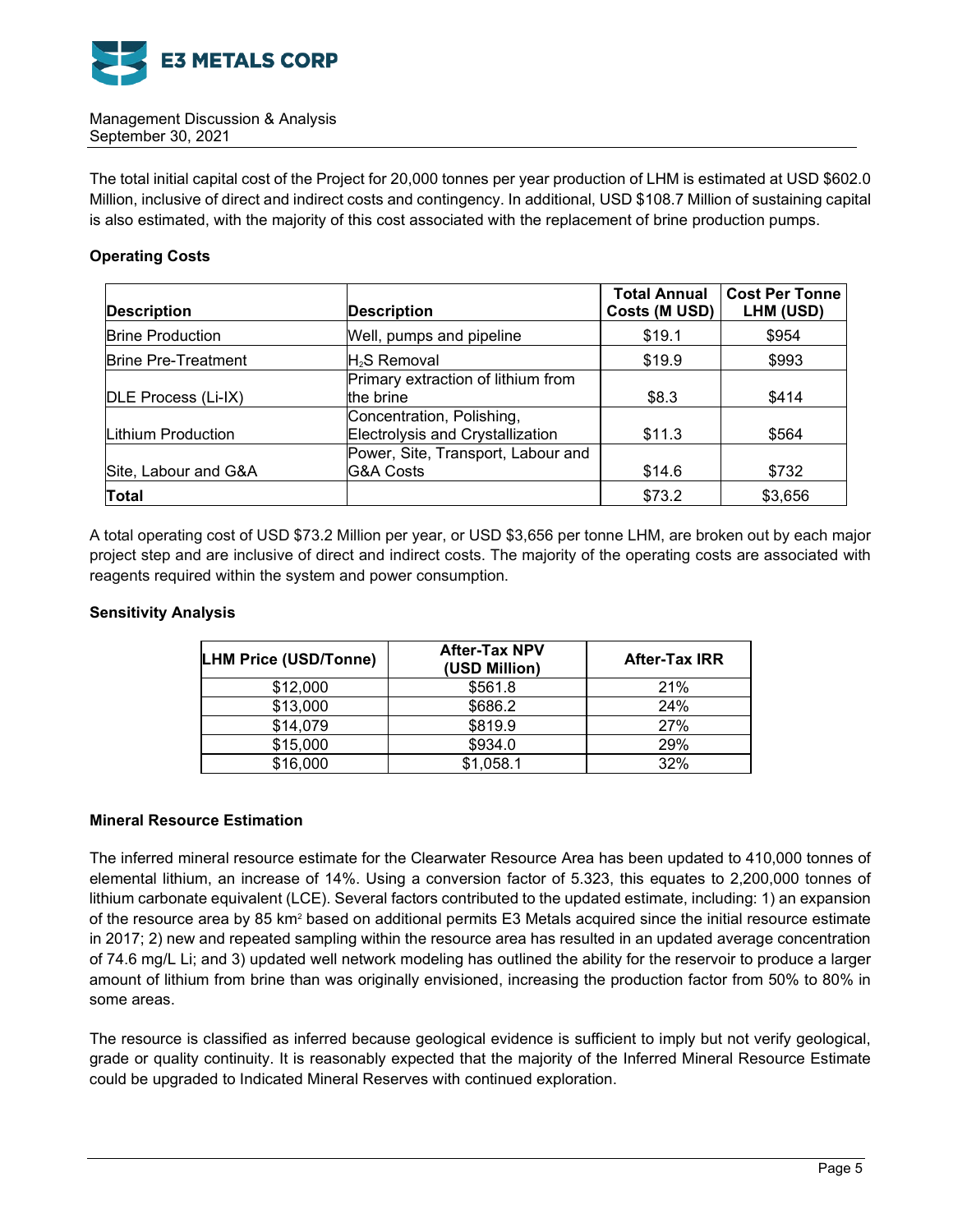

# **Lithium Pricing and Production**

A detailed future pricing study for lithium chemicals was not completed for this PEA. The average price used for future sales of battery-quality lithium monohydrate hydroxide was developed by reviewing pricing data generated from reliable sources as reported in publicly disclosed data collected from peer companies. The future average selling price of USD \$14,079/tonne lithium hydroxide is consistent with that used for publicly released economic assessments of other lithium projects in the previous 4 months. Future selling prices ranging between USD \$12,910/tonne to USD \$17,238/tonne were modelled as part of a sensitivity analysis exercise.

The total production of 20,000 tonnes/year lithium hydroxide is based on recovery of lithium from the enriched brines of the Leduc Aquifer in Alberta. It does not take into account the ability for E3 Metals to increase production of brine and subsequent expansion of production facilities to increase total lithium production. Nor does it contemplate the possibility of including brine streams from oil and gas operators in the area (i.e. oilfield produced water), which could potentially be added to the feed brine stream at a small incremental cost to the company.

### **Development of Lithium Extraction Technology**

With a large potential source of lithium secured in 2017, management's focus into 2018 shifted to further developing the DLE technological process required for the primary extraction of lithium from the Alberta brines. E3 Metals' process of delivering high grade lithium hydroxide or carbonate to the market is being developed as three major steps. The first step involves pumping the brine to surface using new or existing infrastructure, or a combination of both. This process is well understood in Alberta through oil and gas production which has demonstrated that large volumes of brine can be cycled to surface and back into the reservoir. The use of existing infrastructure has the potential to reduce the Company's development costs. The second step uses E3 Metals' proprietary DLE technology employing ion-exchange to extract lithium. The process both concentrates the brine and removes the majority of the impurities in one step (see E3 Metals news releases on May 29, 2018, December 4, 2018, March 4, 2019), producing E3's proprietary Li-IX solution. This technology development is the key link between the existing brine production and industry standard lithium production processes. The third step is the production of a high purity lithium salt and involves refining E3's Li-IX solution by further removing the last of the impurities and producing a high-grade lithium product for direct sale into the battery market. The Company believes that field piloting of its DLE technology is the key next development step to scaling the technology and project overall towards commercial operations.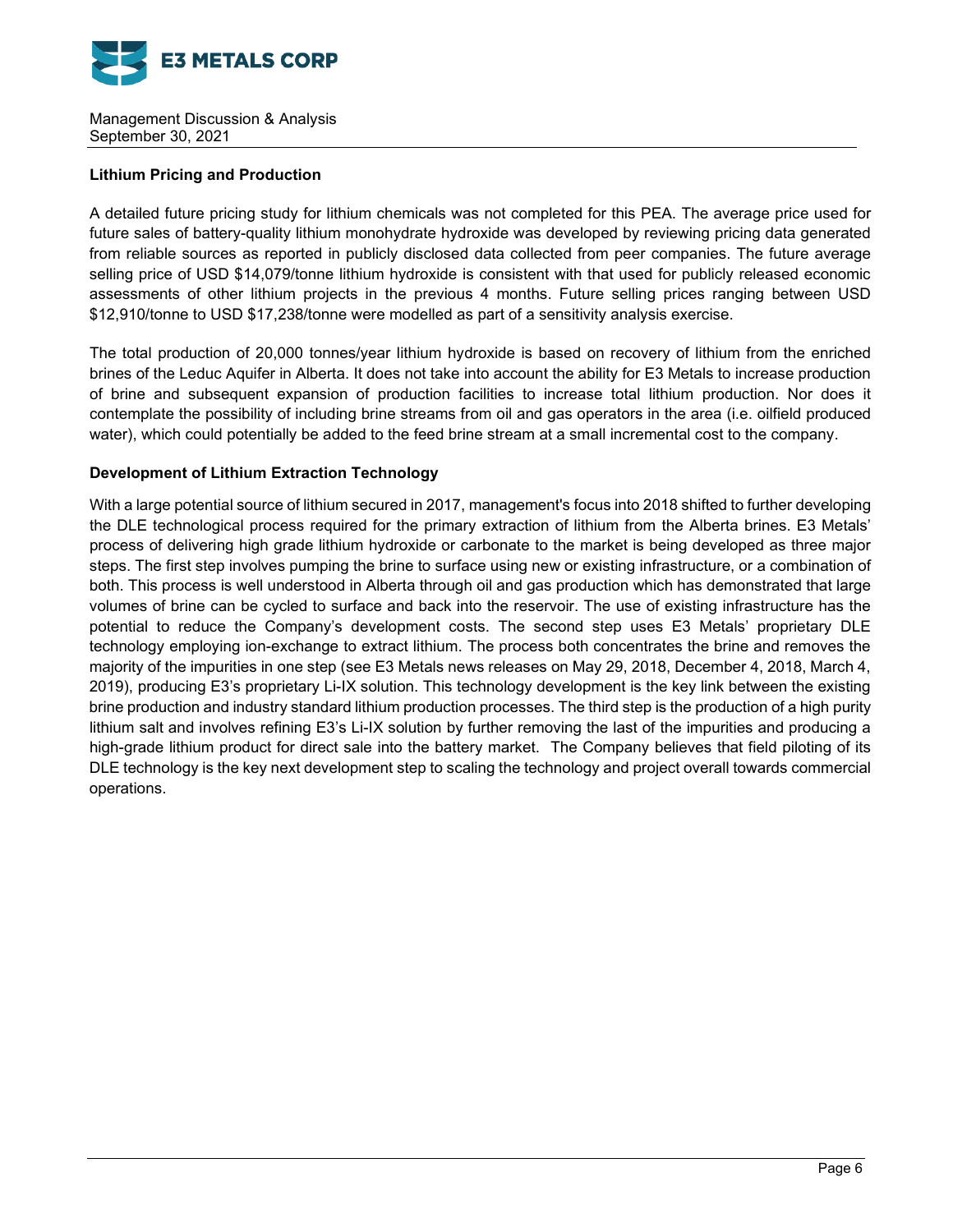

### **Livent Joint Development Departure**

On January 25, 2021 Livent withdrew from the joint operation with E3 Metals citing capital allocation considerations. The exit from the joint operation followed the Unanimous Shareholder Agreement with the following predetermined terms:

- E3 exercised the right to purchase the property and equipment in Devco
- All Devco Intellectual Property and developments were transferred by Devco to E3 for USD \$1.00
- After the completion of the sale and distributions, E3 purchased and Livent sold all of its common shares of Devco to E3 for USD \$1.00 free and clear of all encumbrances
- Any remaining funds from Livent's Contribution of Capital held in Devco shall be for the sole benefit of Devco.

E3 has accounted for the acquisition of the assets from Devco as an asset acquisition. The fair value of the assets were based on the cost approach as prescribed in IFRS 13 (Cash \$221,922, GST Receivable \$29,423, and Intangible assets \$738,279). The difference between the consideration paid and assets were recorded as an offset to contributed capital.

### **Alberta Lithium Project Costs**

The following table summarizes the Company's E&E asset expenditures in its Alberta Petro-Lithium Project as at September 30, 2021:

| <b>Exploration and Evaluation:</b> |     |           |
|------------------------------------|-----|-----------|
| Balance December 31, 2020          |     | 2,876,588 |
| Additions                          |     | 1,553,859 |
| Balance, September 30, 2021        |     | 4,430,447 |
| Total, December 31, 2020           | \$. | 2,876,588 |
| Total, September 30, 2021          |     | 4,430,447 |

#### **Intangible Assets – Intellectual Property**

For the nine months ended, E3 spent \$2.1 million net of grants on the continuing development of the Intellectual Property.

|                             | September 30,<br>2021 | December 31,<br>2020 |
|-----------------------------|-----------------------|----------------------|
| Opening balance             | 886,687<br>\$         | 236,945<br>\$.       |
| Consultants                 | 316,556               |                      |
| Other expenditures          | 362,484               | $\qquad \qquad$      |
| IP development expenditures | 1,151,957             | 649,742              |
| Grants                      | (643, 172)            |                      |
| Balance, end of year        | \$2,074,512           | \$886,687            |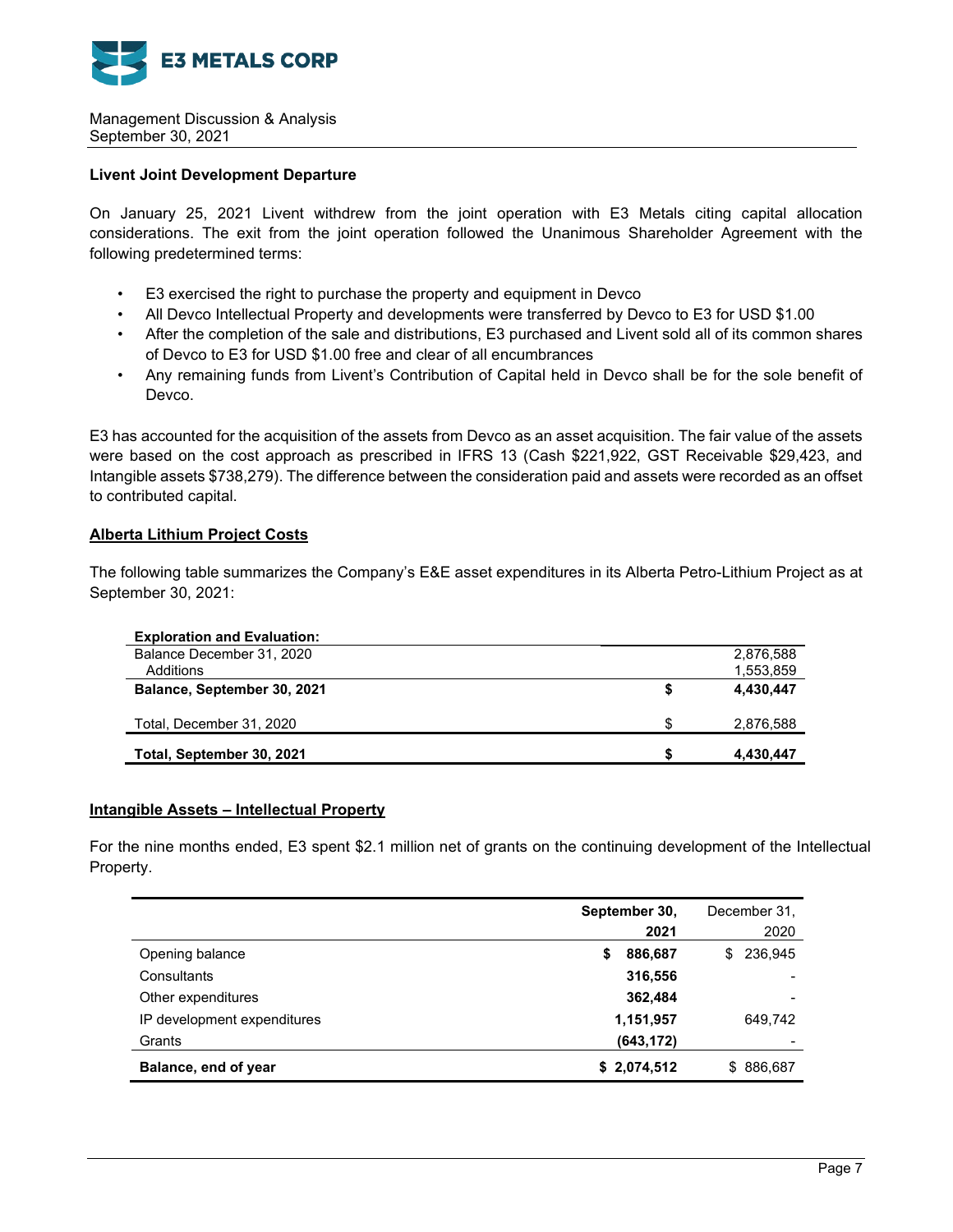

# **Impairment Analysis**

There were no indicators of impairment at during the nine months ended September 30, 2021. The Company does not consider its exploration and evaluation assets or intangible assets to be impaired as a result of the COVID pandemic. The Company's ability to realize on the value of these assets is dependent on the successful completion of an economically feasible pilot plant, followed by the construction of commercial lithium production facilities. Based on the current development status of its proprietary direct lithium extraction technology, the Company does not believe that these assets are impaired. Further, the Company's research indicates that the demand for and commodity price of battery-grade lithium has not been negatively impacted by the COVID pandemic.

### **Selected Financial Information**

| September 30           | 2021        | 2020          | 2019        |
|------------------------|-------------|---------------|-------------|
| Net loss $(\$)$        | (3,582,308) | (1, 143, 794) | (1,852,445) |
| Loss per share $(\$)$  | (0.07)      | (0.04)        | (0.08)      |
| Total assets (\$)      | 19,890,487  | 4,529,505     | 3,038,290   |
| Total liabilities (\$) | 725,149     | 283,216       | 392,825     |

During the nine months ended September 30, 2021, the Company reported a net loss of \$3.6 million or \$0.07 per share compared to \$0.4 million or \$0.08 per share in the comparable period. During the first quarter the Company successfully completed an \$8.1 million equity financing providing significant funding to further advance its Alberta lithium Project towards commercial operations.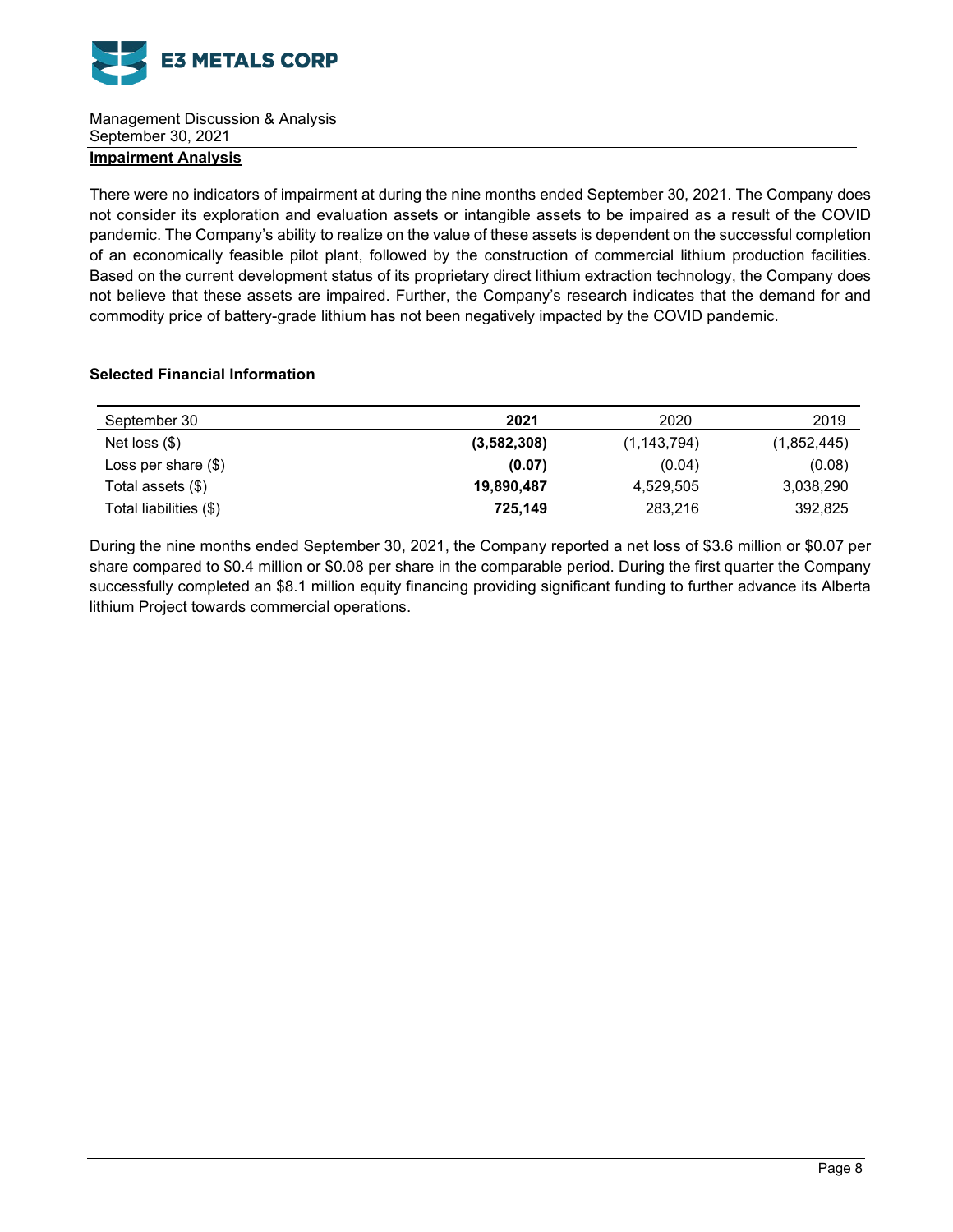

#### **Discussion of Interim Statement of Comprehensive Loss**

### Nine months ended September 30, 2021 and 2020:

- Share based compensation increased to \$1,515,508, (2020 \$154,039) due to the issuance of 2.1 million options and 7.6 million warrants;
- Business development and marketing increased to \$653,083, (2020 \$307,557) primarily due to increased financing activity and growing investor relationships;
- Professional fees increased to \$354,109, (2020 \$69,168) primarily due to increased legal costs and advisory fees;
- Wages and benefits increase to \$336,067, (2020 \$252,997) primarily due to additional staff hired; and
- Regulatory and transfer agent fees increased to \$73,152, (\$21,693) primarily due to increased activity associated with the financing in the first quarter.

#### Three months ended September 30, 2021 and 2020:

- Share based compensation increased to \$317,748, (2020 \$31,891) due to the vesting of prior period options granted
- Business development and marketing increased to \$204,662, (2020 \$123,160) primarily due to increased financing activity and growing investor relationships;
- Professional fees increased to \$118,824, (2020 \$11,340) primarily due to increased legal costs and advisory fees;
- Wages and benefits increase to \$128,511, (2020 \$63,370) primarily due to additional staff hired; and
- Regulatory and transfer agent fees increased to \$7,319, (\$1,967) primarily due to increased activity associated with the exercise of options and warrants in the quarter.

#### **Summary of Quarterly Results**

The following is a summary of certain financial information concerning the Company for each of the last eight reported quarters:

| <b>Quarter ended</b> | <b>Net loss</b> | Loss per share |
|----------------------|-----------------|----------------|
| September 30, 2021   | (941, 856)      | (0.02)         |
| June 30, 2021        | (1,053,068)     | (0.02)         |
| March 31, 2021       | (1,587,384)     | (0.03)         |
| December 31, 2020    | (951,293)       | (0.04)         |
| September 30, 2020   | (369,791)       | (0.01)         |
| June 30, 2020        | (380, 793)      | (0.01)         |
| March 31, 2020       | (393, 210)      | (0.01)         |
| December 31, 2019    | (520,408)       | (0.02)         |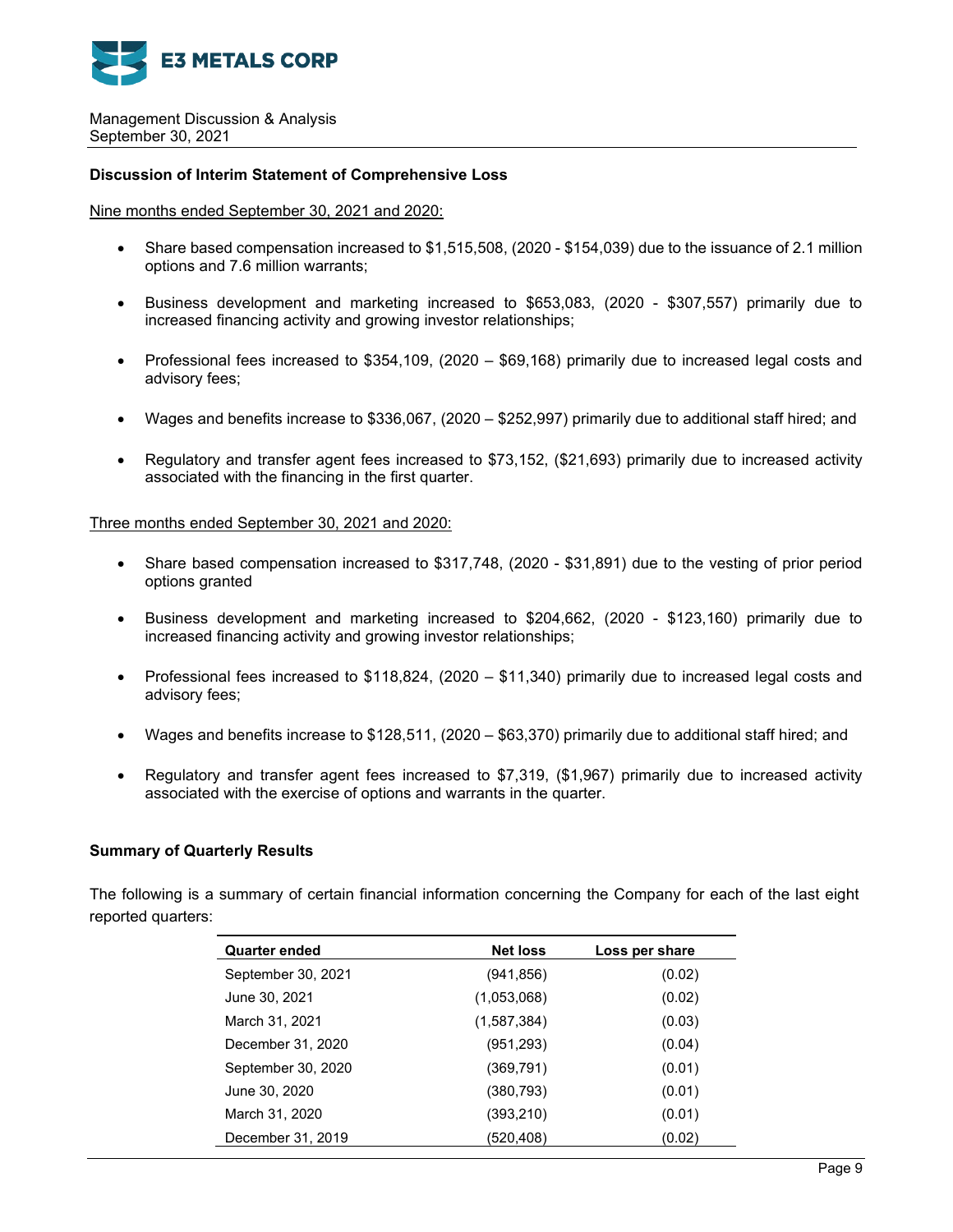

### **Liquidity and Capital Resources**

The Company generally relies on equity issuances to fund its capital requirements and provide liquidity. The Company accesses capital markets to meet its development expenditures. Future liquidity depends primarily on the ability to access debt and equity markets. At September 30, 2021, the Company had \$12.5 million of working capital (2020 - \$6.5 million). The Company believes that the available working capital is sufficient to satisfy the Company's budgeted expenditures for the remainder of the year.

### **Risks and Uncertainties**

The Company has not had a history of operations or earnings and the overall success of the Company will be affected by its current or future business activities.

The Company is exposed in varying degrees to a variety of financial instrument related risks, including liquidity risk and market risks with respect to its ability to raise capital through equity markets under acceptable terms and conditions. Management monitors its activities and various factors that could impact the risks in order to manage risks and make timely decisions.

#### *Credit risk*

Credit risk is the risk that one party to a financial instrument will fail to discharge an obligation and cause the other party to incur a financial loss. The Company is exposed to credit risk with respect to its cash and receivables. The Company minimizes its exposure to credit risk by placing its cash with Canadian Schedule 1 Chartered banks. While there is concentration of risk by holding all funds with these institutions, management assesses credit risk of cash as low due to the high credit quality rating the institutions have with the rating agencies.

The Company's secondary exposure to credit risk is on its receivable balance. This risk is minimal as receivables consist of refundable government sales taxes of \$0.1 million (December 31, 2020 - \$0.1 million).

# *Currency risk*

The Company's current direct operations are not exposed to significant foreign currency risk.

#### *Interest rate risk*

Interest rate risk is the risk that the fair value or future cash flows of a financial instrument will fluctuate because of changes in the market interest rates. The fair value of the Company's financial instruments is relatively unaffected by changes in interest rates. The Company is exposed to interest rate risk on its bank deposit, which earns interest at a variable rate. Based on the cash balance at December 31, 2020, the effect of a 10% fluctuation in interest rates would not be material.

#### *Liquidity risk*

Liquidity risk is the risk that the Company will not be able to meet its financial obligations as they fall due. The Company's objective in managing liquidity risk is to maintain sufficient readily available reserves in order to meet its liquidity requirements at any point in time. The Company tries to achieve this by maintaining sufficient cash to cover current liabilities as they mature.

Funding risk is the risk that market conditions will impact the Company's ability to raise capital through equity markets under acceptable terms and conditions. While the Company has been successful in raising capital in the past, there is no guarantee it will be able to do so in the future.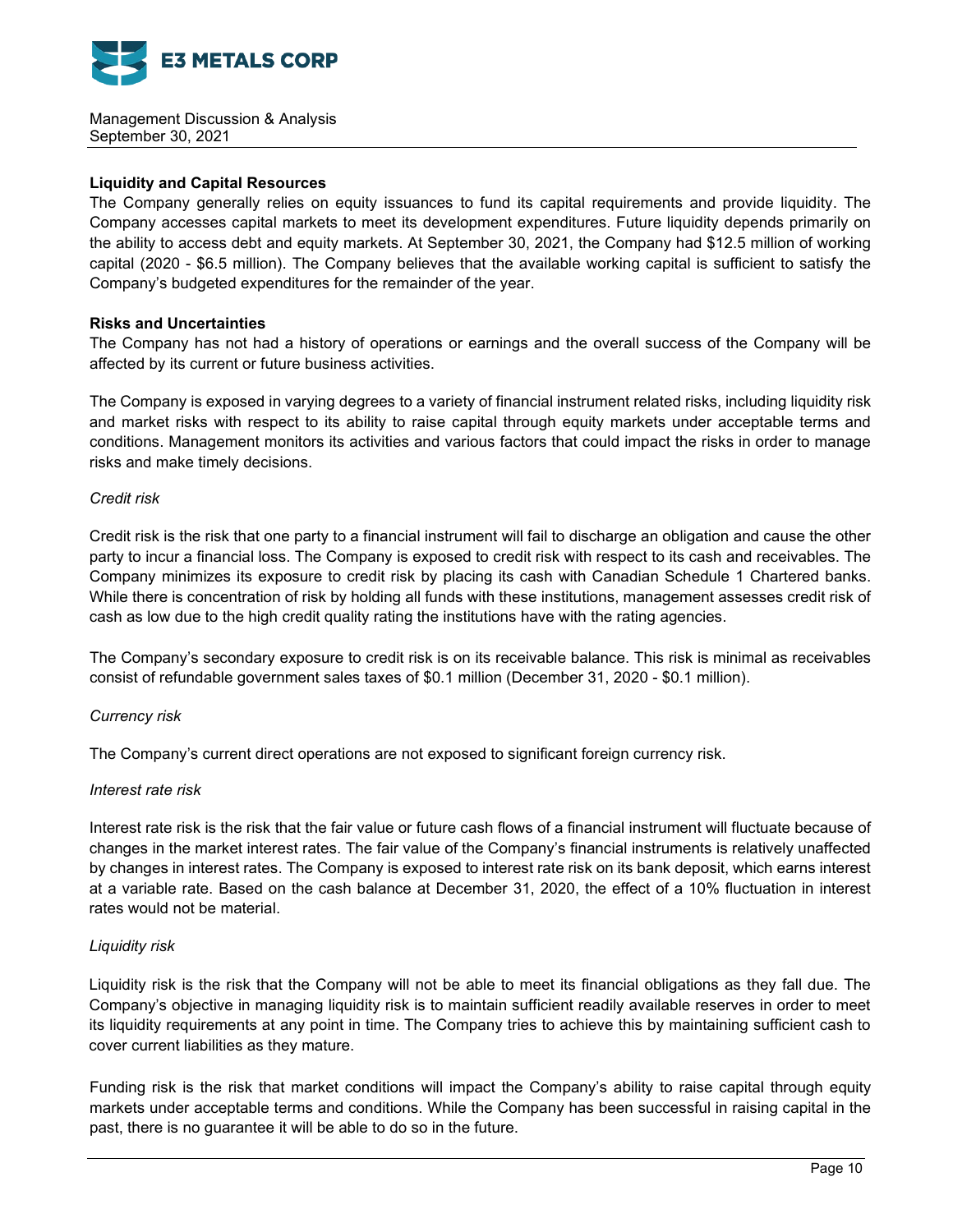

### **Off-Balance Sheet Arrangements**

The Company does not utilize off-balance sheet arrangements.

### **Critical Accounting Estimates**

Information provided in this report, including the condensed consolidated interim financial statements, is the responsibility of management. In the preparation of these statements, estimates are sometimes necessary to make a determination of future value for certain assets or liabilities. Management believes such estimates have been based on careful judgments and have been properly reflected in the accompanying financial statements. Management maintains a system of internal controls to provide reasonable assurances that the Company's assets are safeguarded and to facilitate the preparation of relevant and timely information.

### **Going concern**

As at September 30, 2021, the Company in the development stages of its operations and has an accumulated deficit of \$25.6 million including a net loss of \$3.6 million (2020 – \$1.1 million) incurred during the nine months ended September 30, 2021. These events and conditions indicate a material uncertainty that may cast significant doubt on the Company's ability to continue as a going concern. The Company may continue to have capital requirements in excess of its currently available resources. The Company does not anticipate requiring financing to continue its business plan through 2021, but there may be a requirement to raise additional capital in 2022 to fund operations.

### **Financial Instruments**

The Company's financial instruments include cash, receivables, trade payables and accrued liabilities, short-term loan, notes payable, and due to related parties. Trade payables and accrued liabilities and due to related parties are classified as other financial liabilities. The carrying value of these financial instruments approximates their fair value due to their short-term maturity.

#### **Subsequent Events**

In the month of October 3.5 million warrants were exercised for net proceeds of \$5.6 million. As of the date of release of the financials, there were approximately 57.8 million shares outstanding.

#### **Other Requirements**

Summary of outstanding shares, warrants and stock options as at September 30, 2021:

Authorized - Unlimited common shares without par value Issued and outstanding common shares: 53,426,406 Share purchase warrants outstanding: 11,044,281 Stock options outstanding: 3,326,750

Additional disclosures pertaining to the Company's management information circulars, material change reports, press releases and other information are available on the SEDAR website at [www.sedar.com.](http://www.sedar.com/)